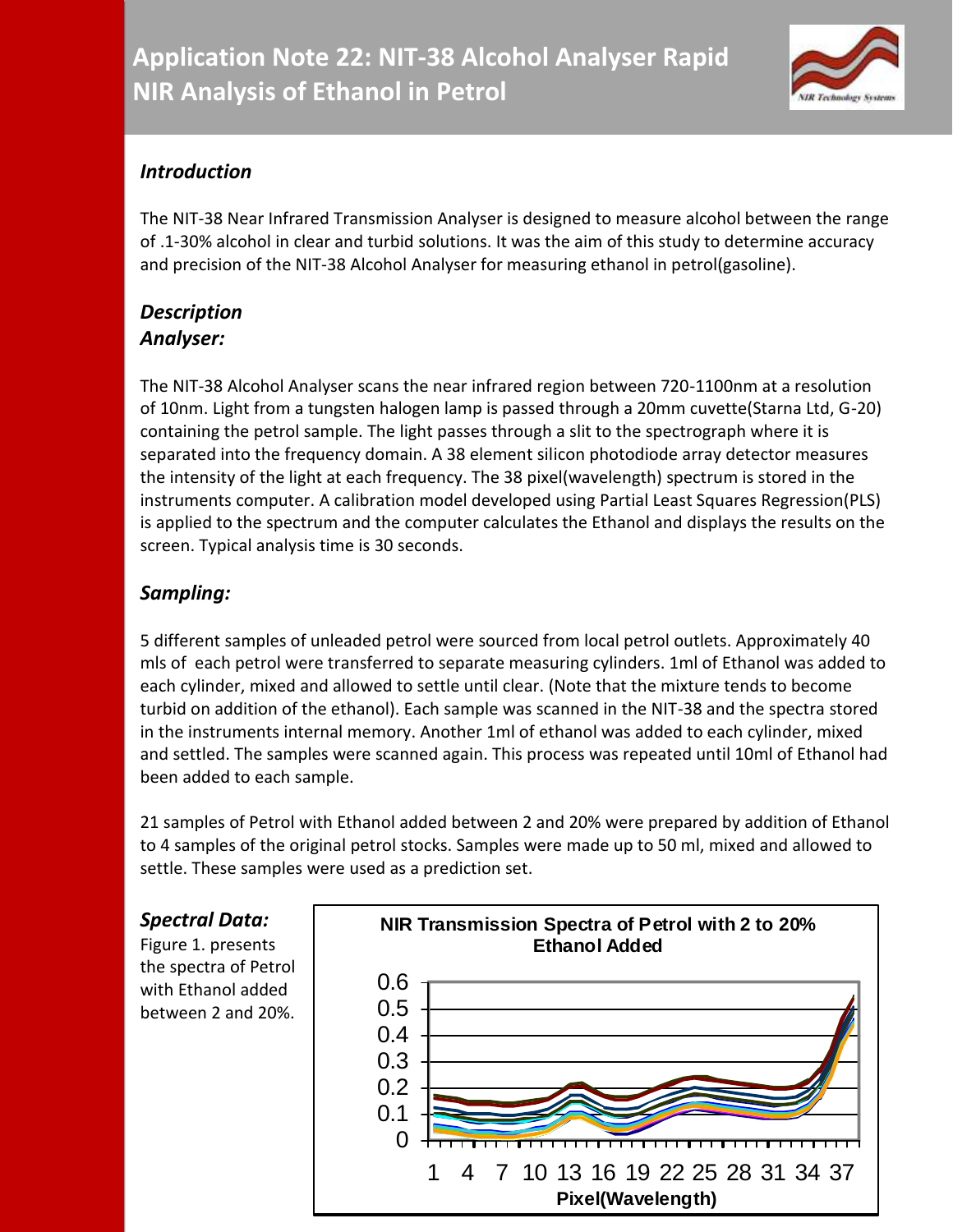#### *Calibration:*

The 50 spectra saved in memory were uploaded from the NIT-38 Alcohol Analyser to a PC using NTAS(NIR Technology Australia Software). In the Calibration, Edit module, the calculated % Ethanol for each sample additions was added to the spectral file. The spectral range was reduced to cover the 750-1060nm since there was no visible absorbance bands lie outside this region.

A PLS calibration was performed. The optimum number of Principle Components (PS's) was determined at 8. The calibration statistics were, SEC = 0.24%,  $R^2$  = .998. The calibration model was saved and downloaded into the NIT-38 Alcohol Analyser.

### *Results*

The Prediction set were analysed using the Ethanol calibration developed above. Each sample was poured into the cuvette and loaded into the sample cell holder, scanned and the results saved in memory.

Table 1. shows the results of the analysis of these 20 samples. (Note that 1 sample was scanned twice and thus 21 data points are shown). The Standard error of Prediction (SEP) for these 21 samples was 0.20% Ethanol.

| NIR                         | Ethanol |         |
|-----------------------------|---------|---------|
| <b>Ethanol% Additions %</b> |         | Diff %  |
| 20.78                       | 20.83   | 0.05    |
| 2.17                        | 2.08    | $-0.09$ |
| 4.47                        | 4.17    | $-0.30$ |
| 6.06                        | 6.25    | 0.19    |
| 19.91                       | 19.90   | 0.00    |
| 19.24                       | 19.06   | $-0.18$ |
| 18.48                       | 18.28   | $-0.21$ |
| 8.07                        | 8.33    | 0.26    |
| 10.35                       | 10.42   | 0.06    |
| 17.36                       | 17.56   | 0.20    |
| 18.75                       | 18.75   | 0.00    |
| 20.83                       | 20.83   | 0.00    |
| 2.36                        | 2.08    | $-0.27$ |
| 4.21                        | 4.17    | $-0.04$ |
| 6.06                        | 6.25    | 0.19    |
| 8.36                        | 8.33    | $-0.03$ |
| 8.33                        | 8.33    | 0.00    |
| 10.76                       | 10.42   | $-0.34$ |
| 12.50                       | 12.50   | 0.00    |
| 14.58                       | 14.58   | 0.00    |
| 16.20                       | 16.67   | 0.47    |
| SEP                         |         | 0.20    |

Figure 2. presents a plot of the NIR predicted Ethanol versus the calculated Ethanol by addition. The linearity (R<sup>2</sup>) was determined in Excel as 0.9991.